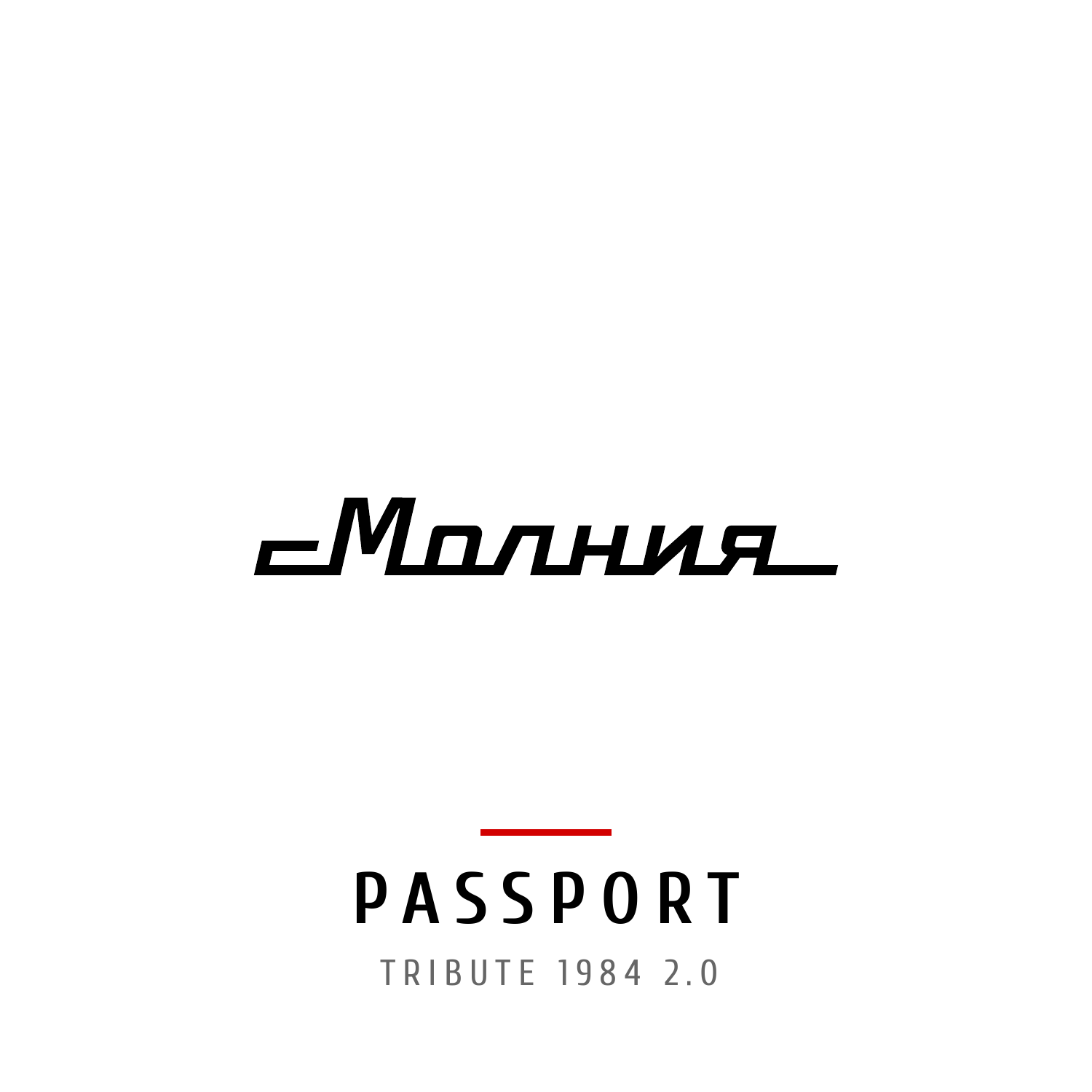

- First (winding) position II – Second (time-setting) position, crown fully pulled out

# DESCRIPTION AND INSTRUCTIONS

The Tribute 1984 2.0 wrist watch comes equipped with the 3603 manually wound shock-resistant mechanical movement.

#### 1. WINDING

Winding is performed by turning the crown in a clockwise direction while the crown is in the first position. Full winding takes 23 turns of the crown. Be sure to stop winding as soon as any resistance is felt.

IMPORTANT: Continuing to wind the watch after feeling resistance can lead to damage of the spring. All repairs necessitated by overwinding will be made at the customer's expense.

The provided power reserve is approximately 40 hours. We recommend winding once per day.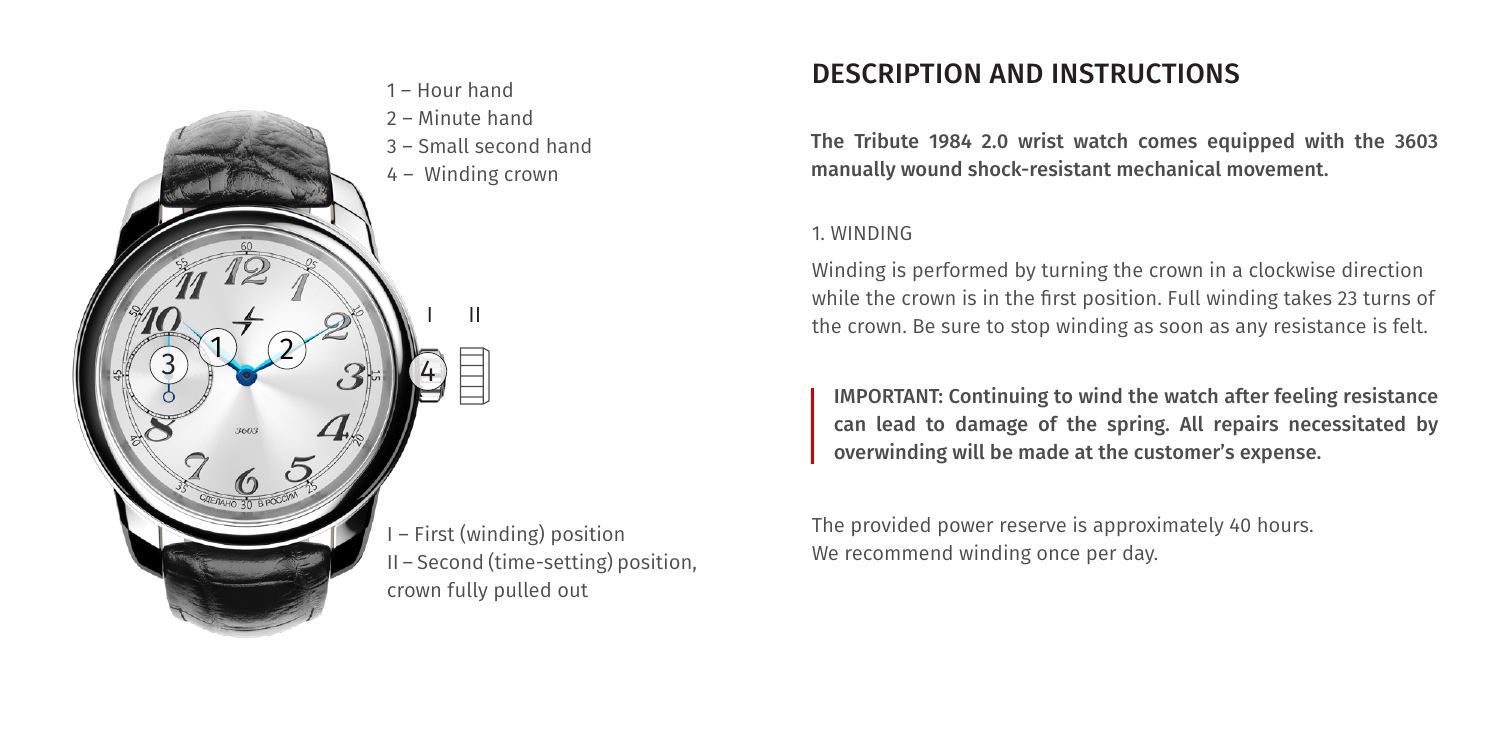#### 2. SETTING THE CURRENT TIME

Pull out the crown to the second position. Set the current time by turning the crown in a counter-clockwise direction.

After setting the current time return the crown to the first position by pressing the crown towards the case.

## DIRECTIONS FOR USE, CARE AND STORAGE

#### 1. WATER RESISTANCE

The Tribute 1984 2.0 watches are water resistant to 5 ATM. They are resistant to rain and other accidental exposure to water such as handwashing. Do not swim, snorkel, or scuba dive with this watch.

## IMPORTANT: NEVER PULL OUT THE CROWN WHILE THE WATCH IS WET.

Over time the normal wear on the watch will affect the overall water resistance. We recommend checking the watch at an authorized service center once a year to ensure a high level of water resistance and avoid accidental damage.

#### 2. CARE

The watch (excluding the strap) should regularly be washed with a wet, soapy rag.

### 3. PRECAUTIONS

- Never try to open the watch or remove the case back.
- The watch should be checked at least once a year for resistance to water and dust. If necessary, replacement of the gaskets should be performed only in authorized service centers.
- Before submerging the watch in water, make sure the crown is in the first position.
- If water enters the case, bring the watch to an authorized service center as soon as possible.
- Do not subject the watch to extreme conditions (above 60 degrees Celsius or below -5 degrees Celsius). While the watch is being worn body heat protects it from extreme temperature changes.
- Do not drop, hit, or strike the watch.
- Do not fasten the strap too tightly. The watch should be fastened as to allow a finger between the watch strap and arm.
- The watch should be kept in a dry place.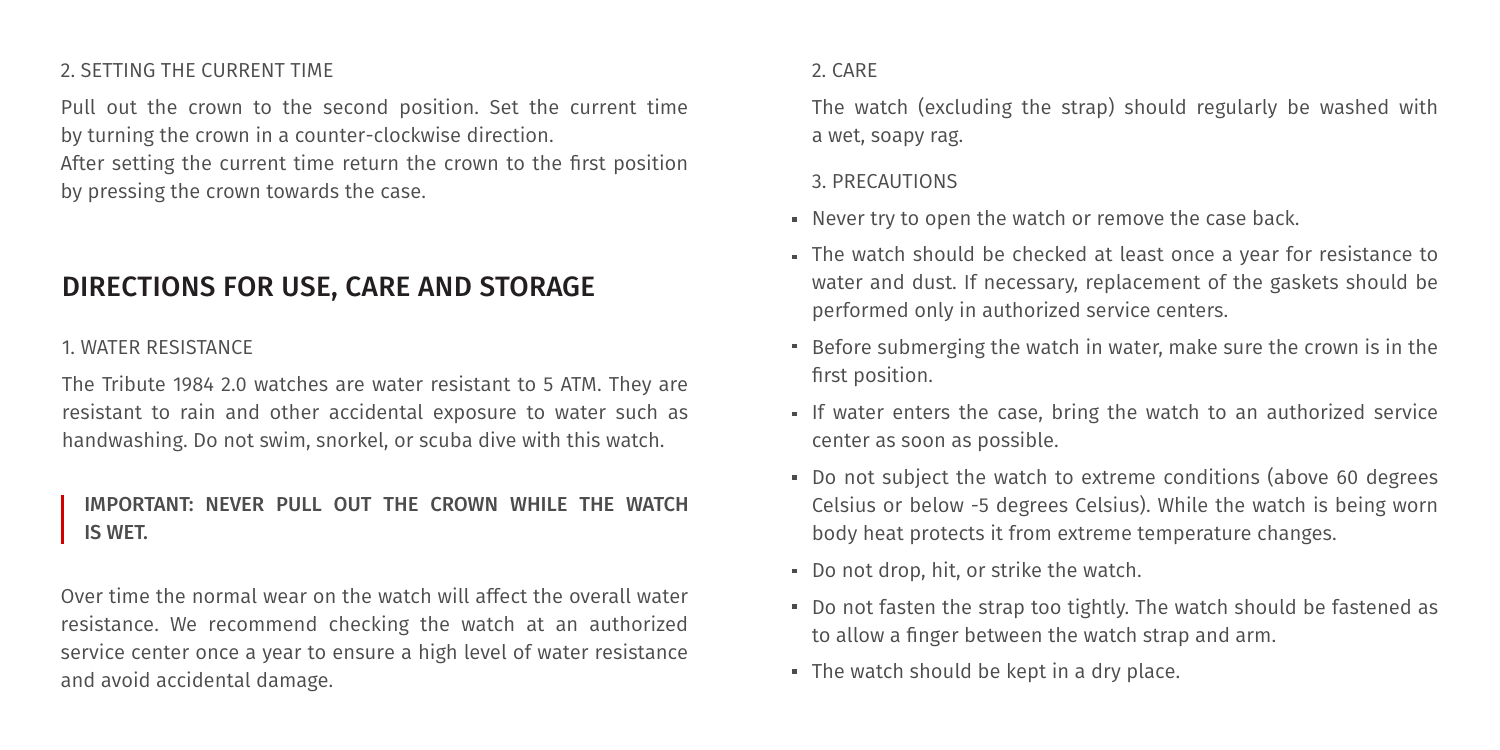- **FIGURE 1** Prevent the watch from being exposed to gasoline, cleaning supplies, **TECHNICAL CHARACTERISTICS** aerosols, paints, etc, as they may react with it and damage the gaskets, case and/or its coating.
- The sapphire crystal has a special anti-scratch coating but can crack if struck or dropped.
- Store the watch away from jewelry, as diamonds can scratch the crystal.
- Store the watch in a separate box lined with soft fabric.

| Case diameter         | 44 mm                          |
|-----------------------|--------------------------------|
| Case material         | Steel 316L                     |
| Strap width           | $22 - 20$ mm                   |
| Strap material        | Genuine leather                |
| Type of glass         | Sapphire crystal               |
| Accuracy under normal | - 15  +40 seconds per day      |
| temperature           |                                |
| Movement              | Mechanical movement, manually  |
|                       | wound, caliber 3603, 18 jewels |
| Power reserve         | up to 40 hours                 |
| Water resistance      | 5 ATM                          |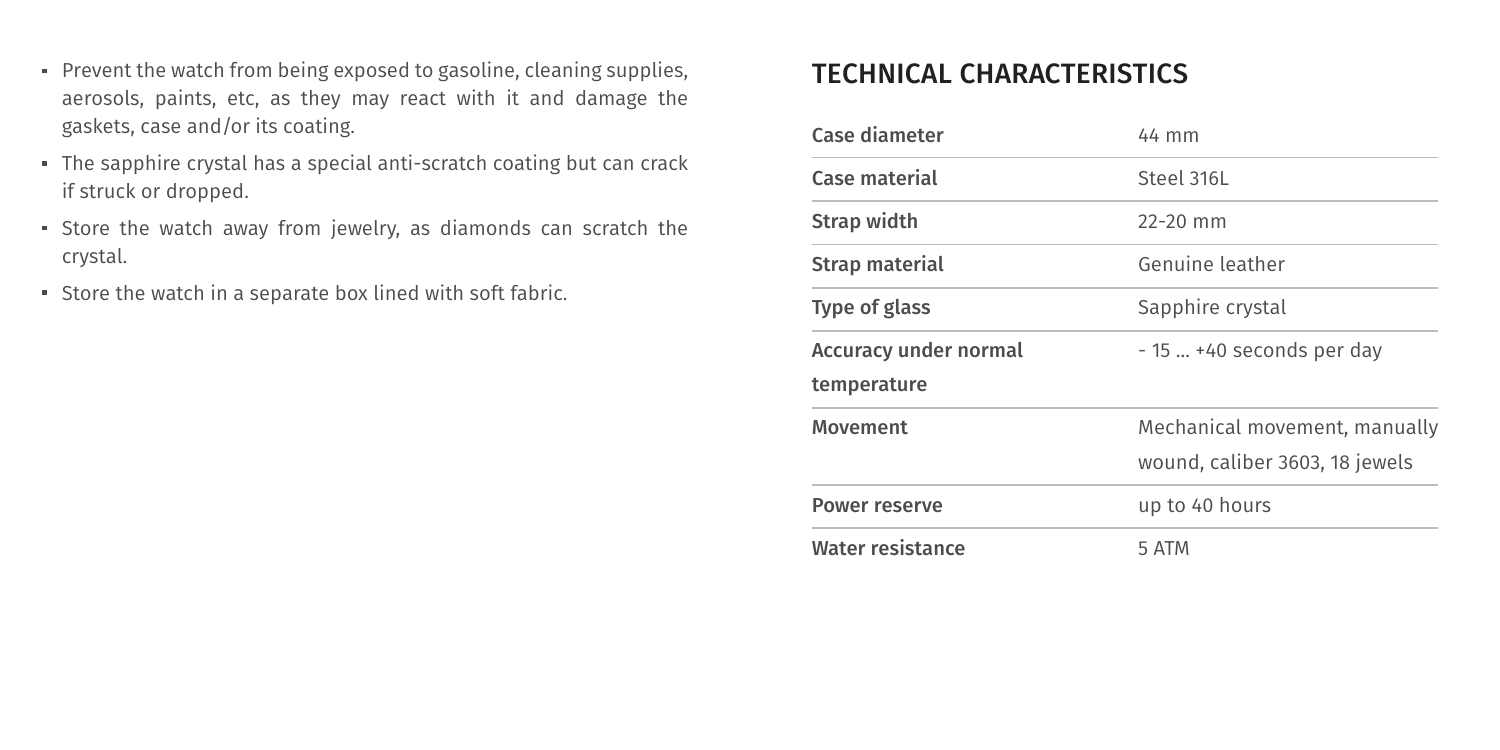# CONDITIONS OF WARRANTY EXCLUSIONS

The warranty covers only those watches sold by authorized dealers.

Warranty lasts for 1 year from date of purchase. The warranty covers material and assembly defects. In the event of a problem falling under the conditions of the warranty the manufacturer will repair the defect at no cost to the consumer. If a repair is impossible, the manufacturer will replace the watch with an identical one, or one with the same characteristics. Repairs should take place only in authorized centers. To find an authorized service center, contact your local retailer.

#### **Warranty does not cover:**

- Crystal and strap
- Problems arising from use of the watch (scratches on the crystal, color changes of non-metallic straps and bracelets etc)
- Any damage caused from improper use of the watch, lack of maintenance or mishandling (scratches, cracks, dents, etc)
- Any unauthorized attempts to repair the watch and/or change the appearance or construction of the watch
- Water damage caused from improper use of the crown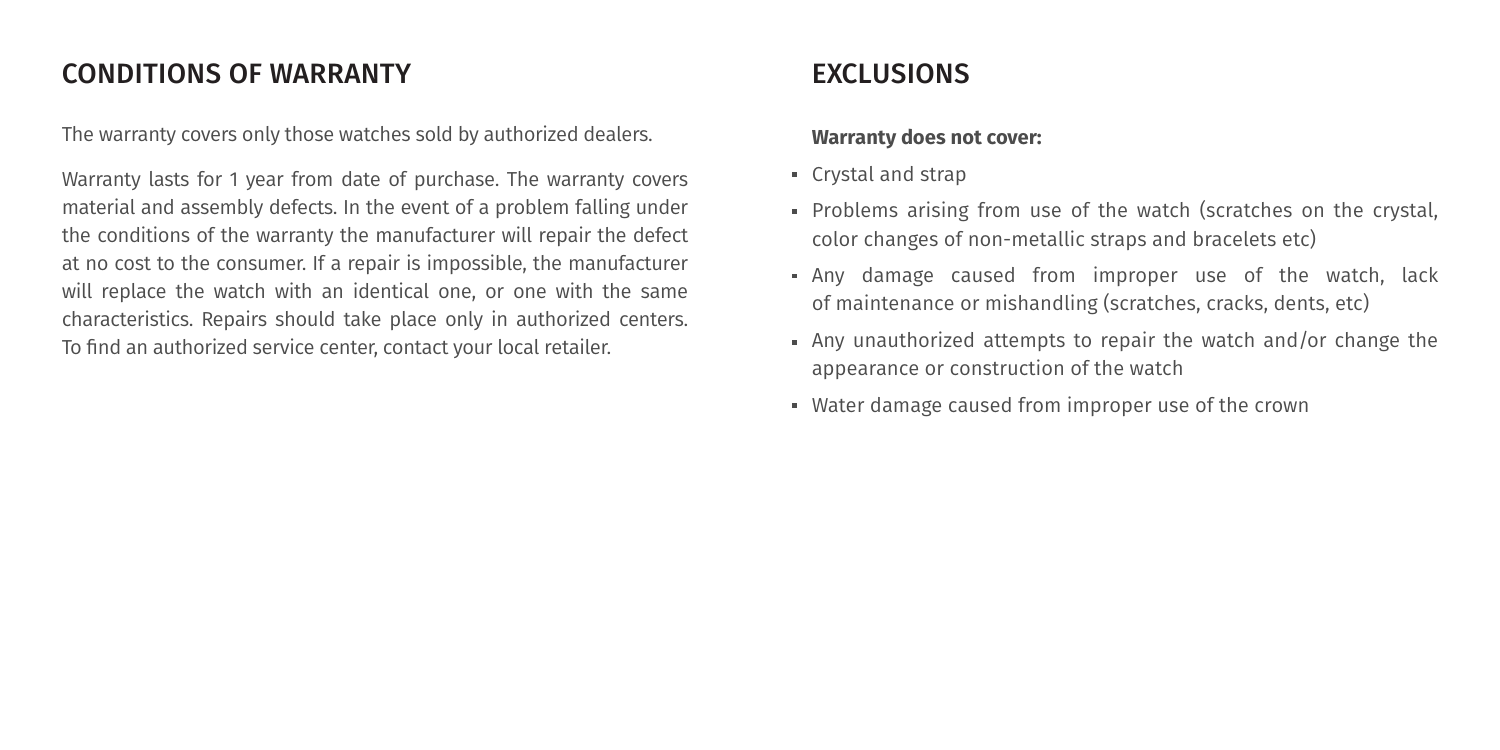# WARRANTY CARD

All warranty claims for repairs must be accompanied by a warranty card which has been filled out by both the buyer and the vendor who sold the watch.

| <b>SERIAL NUMBER</b>                                                                                                                      |                                                                          |              |
|-------------------------------------------------------------------------------------------------------------------------------------------|--------------------------------------------------------------------------|--------------|
| DATE OF SALE                                                                                                                              |                                                                          |              |
| <b>VENDOR</b><br>name of trading<br>organization                                                                                          |                                                                          |              |
| Address and phone<br>number<br>(trading organization)                                                                                     |                                                                          |              |
|                                                                                                                                           | <b>STAMP HERE</b>                                                        | <b>BUYER</b> |
| I have read and agree with the terms of use. I do not<br>have any complaints regarding the appearance or the<br>performance of the watch. |                                                                          |              |
|                                                                                                                                           | ATTENTION! THE WARRANTY CARD IS NOT VALID<br>WITHOUT THE VENDOR'S STAMPI |              |

Name of the authorized service centre

# The following steps have been taken in troubleshooting:

Service centre employee Date

(Signature, full name) Owner Date

(Signature, full name)